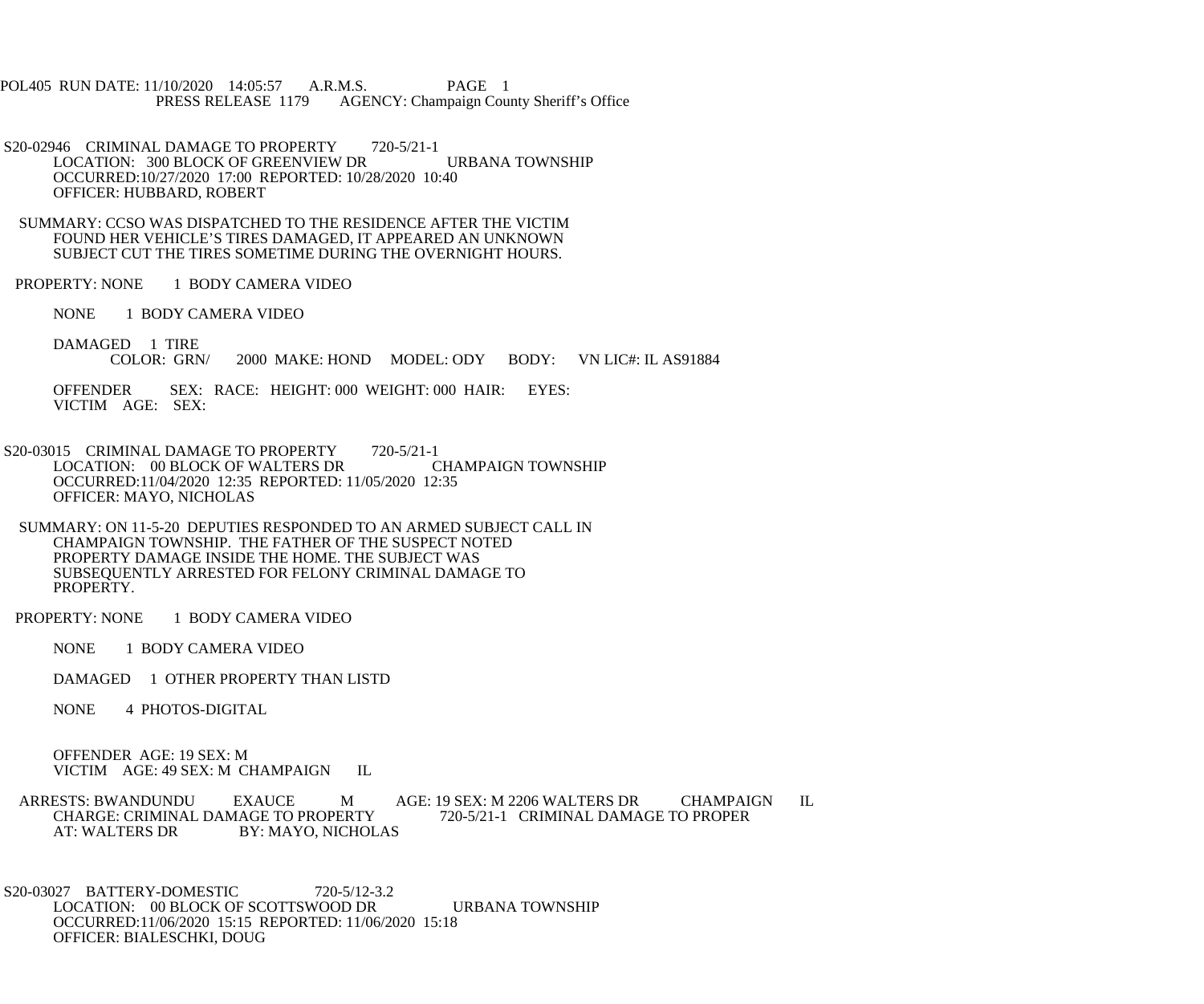POL405 RUN DATE: 11/10/2020 14:05:57 A.R.M.S. PAGE 2<br>PRESS RELEASE 1179 AGENCY: Champaign Cou AGENCY: Champaign County Sheriff's Office

- SUMMARY: FAMILY DISPUTE WHERE FEMALE AND HER BOYFRIEND WERE ARGUING. FATHER ATTEMPTED TO INTERVENE. DAUGHTER SHOVED FATHER, FATHER SHOVED HER BACK, DISPUTED FACTS AFTER THAT AS TO THE PHYSICAL NATURE OF THE FIGHT. DAUGHTER WAS ARRESTED AS PRIMARY AGGRESSOR.
- PROPERTY: NONE 1 BODY CAMERA VIDEO

 OFFENDER AGE: 18 SEX: F VICTIM AGE: 45 SEX: M URBANA IL

ARRESTS: MCLAUGHLIN ARYEL J AGE: 18 SEX: F 206 SCOTTSWOOD URBANA IL<br>CHARGE: BATTERY-DOMESTIC 720-5/12-3.2 BATTERY-DOMESTIC CHARGE: BATTERY-DOMESTIC 720-5/12-3.2 BATTERY-DOMESTIC<br>AT: SCOTTSWOOD DR BY: BIALESCHKI. DOUG BY: BIALESCHKI, DOUG

 S20-03030 BURGLARY 720-5/19-1 LOCATION: 00 BLOCK OF CHESTNUT ST E BONDVILLE OCCURRED:10/09/2020 17:00 REPORTED: 11/06/2020 17:54 OFFICER: DOEGE, TAYLOR

- SUMMARY: ON 11/06/2020 CHAMPAIGN COUNTY SHERIFF'S OFFICE RESPONDED IN BONDVILLE TO A RENTAL STORAGE FACILITY FOR A BURGLARY REPORT TO TWO SEPARATE STORAGE UNITS.
- PROPERTY: STOLEN 2 HOUSEHOLD WARES
	- STOLEN 1 FURNISHINGS
	- STOLEN 1 ELECTRONIC EQUIPMENT
	- STOLEN 3 BOOK / MAGAZINE
	- STOLEN 1 HOUSEHOLD WARES
	- STOLEN 1 FURNISHINGS
	- DAMAGED 2 LOCK

## STOLEN 1 FURNISHINGS

## 12 PHOTOS-DIGITAL

- STOLEN 1 FURNISHINGS
- STOLEN 1 ANTIQUES

1 PHOTOS-DIGITAL

STOLEN 1 ELECTRONIC EQUIPMENT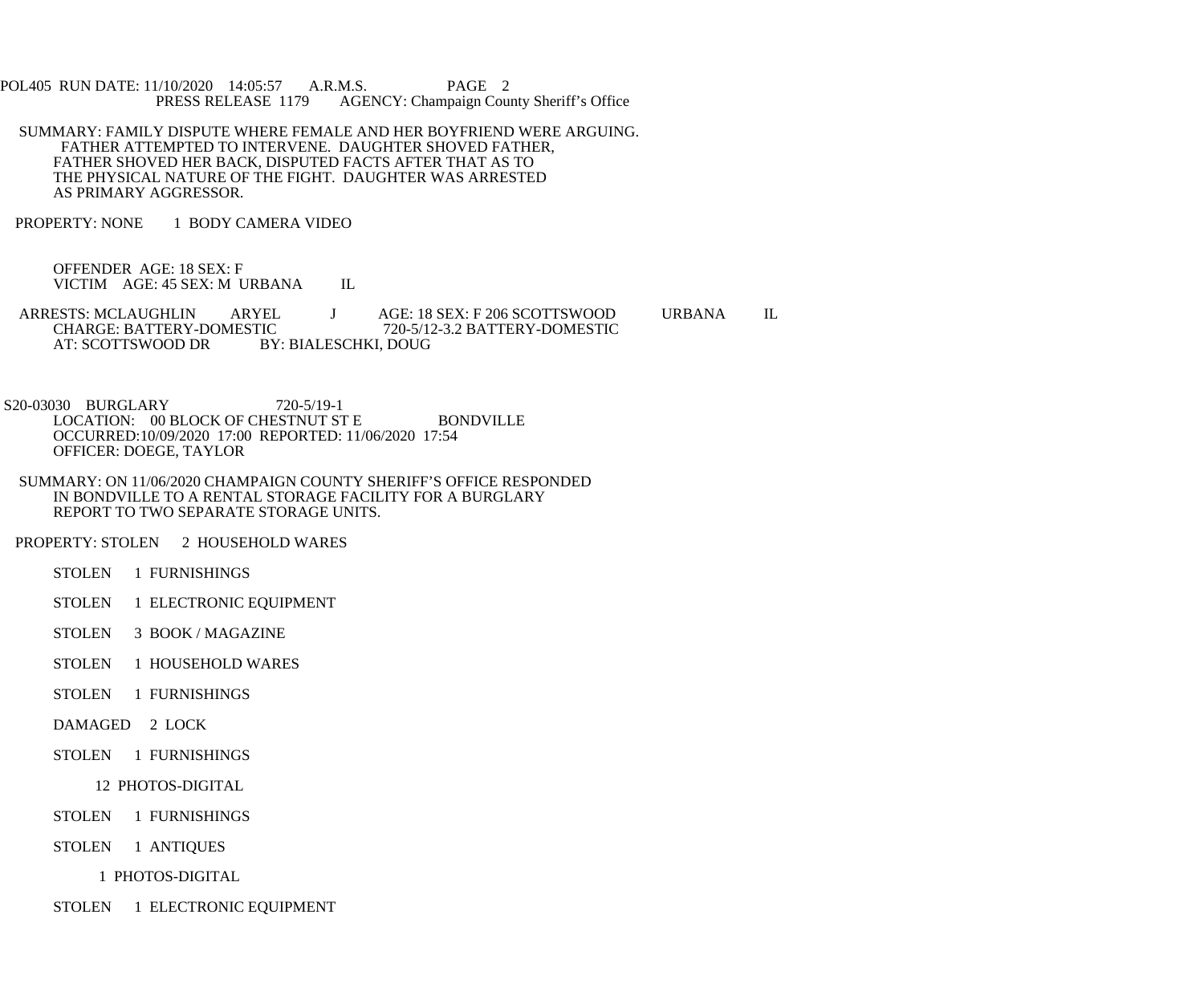POL405 RUN DATE: 11/10/2020 14:05:57 A.R.M.S. PAGE 3<br>PRESS RELEASE 1179 AGENCY: Champaign Cou PRESS RELEASE 1179 AGENCY: Champaign County Sheriff's Office<br>STOLEN 1 FURNISHINGS

- 1 FURNISHINGS
- STOLEN 2 FURNISHINGS
- STOLEN 1 ANTIQUES
- STOLEN 1 ANTIQUES
- STOLEN 1 HOUSEHOLD WARES
- STOLEN 1 HOUSEHOLD WARES
- STOLEN 1 HOUSEHOLD WARES
- STOLEN 1 HOUSEHOLD WARES
- STOLEN 1 HOUSEHOLD WARES
	- 1 SURVEILLANCE VIDEO
- STOLEN 1 HOUSEHOLD WARES
- STOLEN 1 FURNISHINGS

 OFFENDER SEX: RACE: HEIGHT: 000 WEIGHT: 000 HAIR: EYES: VICTIM AGE: 35 SEX: F MAHOMET IL

 S20-03036 BATTERY 720-5/12-3 WARRANT-IN STATE LOCATION: 00 BLOCK OF BRADLEY AV W CHAMPAIGN TOWNSHIP OCCURRED:11/07/2020 9:45 REPORTED: 11/07/2020 9:47 OFFICER: SELLEK, KYLE

 SUMMARY: ON 11/7/20 CCSO DEPUTIES WERE DISPATCHED TO THE 1700 BLK. OF W. BRADLEY AVE. REFERENCE THE REPORT OF A BATTERY. UPON CONTACT WITH THE INVOLVED PARTIES, ONE OF THE INDIVIDUALS WAS FOUND TO HAVE AN ACTIVE WARRANT OUT OF JACKSON CO.

 PEOPLE: VICTIM SOCIETY-WARRANTS/RECOVERED PROPERTY OFFENDER AGE: 27 SEX: M VICTIM AGE: 30 SEX: F RANTOUL IL

ARRESTS: BUFFER DEMONTA MARTEZ AGE: 27 SEX: M 1411 W BEARDSLEY URBANA IL CHARGE: WARRANT WARRANT WARRANT-IN STATE TE WARRANT WARRANT-IN STATE<br>BY: SELLEK, KYLE AT: 1411 W BEARDSLEY

S20-03059 THEFT-MOTOR VEHICLE 720-5/16,625-5/4<br>BURGLARY FROM MOTOR VEHICLE 720-5/19-1 BURGLARY FROM MOTOR VEHICLE LOCATION: 400 BLOCK OF SHERWOOD DR ST. JOSEPH OCCURRED:11/09/2020 2:26 REPORTED: 11/09/2020 4:14 OFFICER: MCCALLISTER, MARK